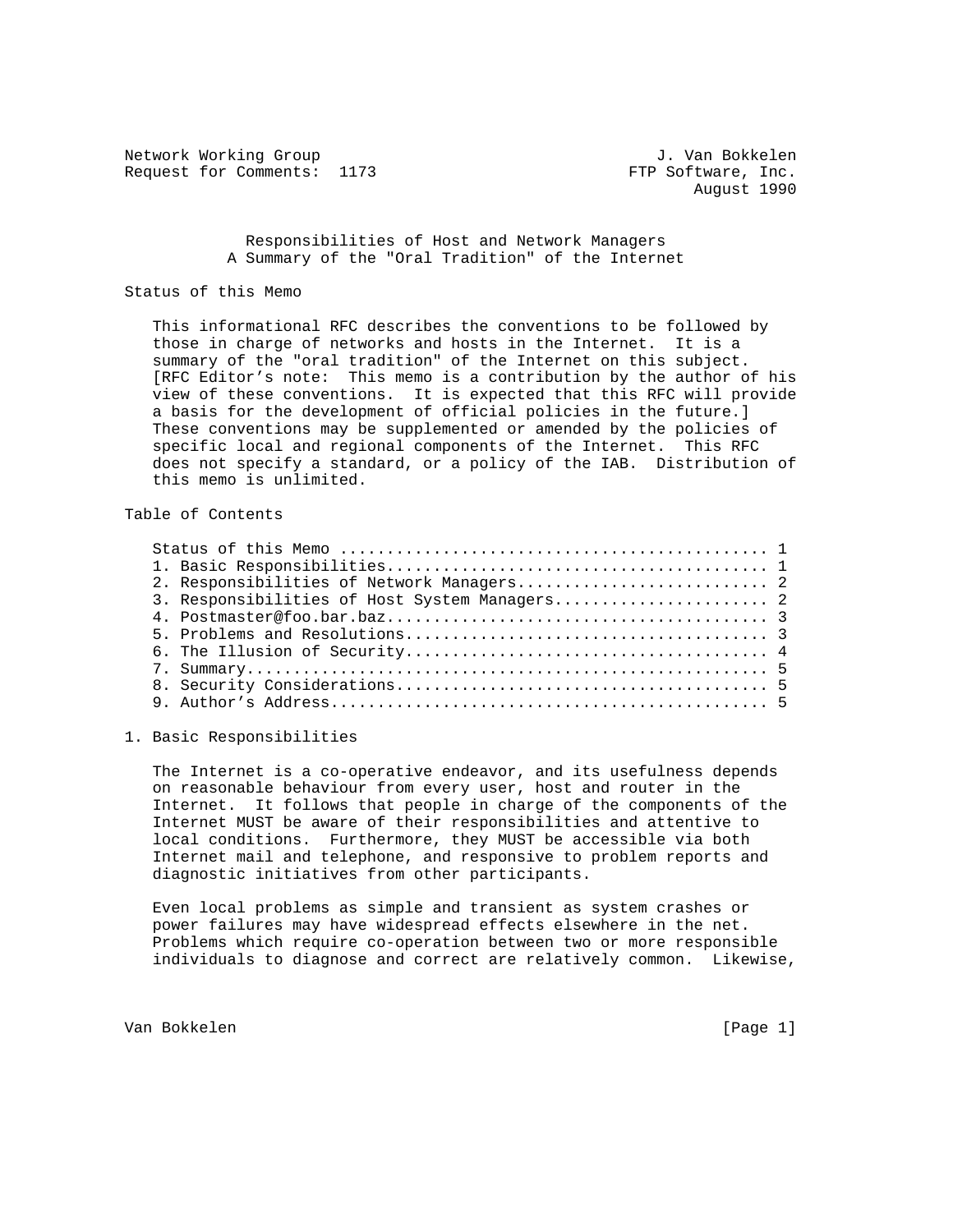the tools, access and experience needed for efficient analysis may not all exist at a single site.

 This communal approach to Internet management and maintenance is dictated by the present decentralized organizational structure. The structure, in turn, exists because it is inexpensive and responsive to diverse local needs. Furthermore, for the near term, it is our only choice; I don't see any prospect of either the government or private enterprise building a monolithic, centralized, ubiquitous "Ma Datagram" network provider in this century.

2. Responsibilities of Network Managers

 One or more individuals are responsible for every IP net or subnet which is connected to the Internet. Their names, phone numbers and postal addresses MUST be supplied to the Internet NIC (or to the local or regional transit network's NIC) prior to the network's initial connection to the Internet, and updates and corrections MUST be provided in a timely manner for as long as the net remains connected.

 In order to adequately deal with problems that may arise, a network manager must have either:

- A. System management access privileges on every host and router connected to the local network, or:
- B. The authority and access to either power off, re-boot, physically disconnect or disable forwarding IP datagrams from any individual host system that may be misbehaving.

 For all networks, a network manager capable of exercising this level of control MUST be accessible via telephone 8 hours a day, 5 days a week. For nets carrying transit traffic, a network manager SHOULD be accessible via telephone 24 hours a day.

3. Responsibilities of Host System Managers

 One or more individuals must be responsible for every host connected to the Internet. This person MUST have the authority, access and tools necessary to configure, operate and control access to the system. For important timesharing hosts, primary domain name servers and mail relays or gateways, responsible individual(s) SHOULD be accessible via telephone 24 hours a day, 7 days a week.

 For less-important timesharing hosts or single-user PCs or workstations, the responsible individual(s) MUST be prepared for the possiblity that their network manager may have to intervene in their

Van Bokkelen [Page 2]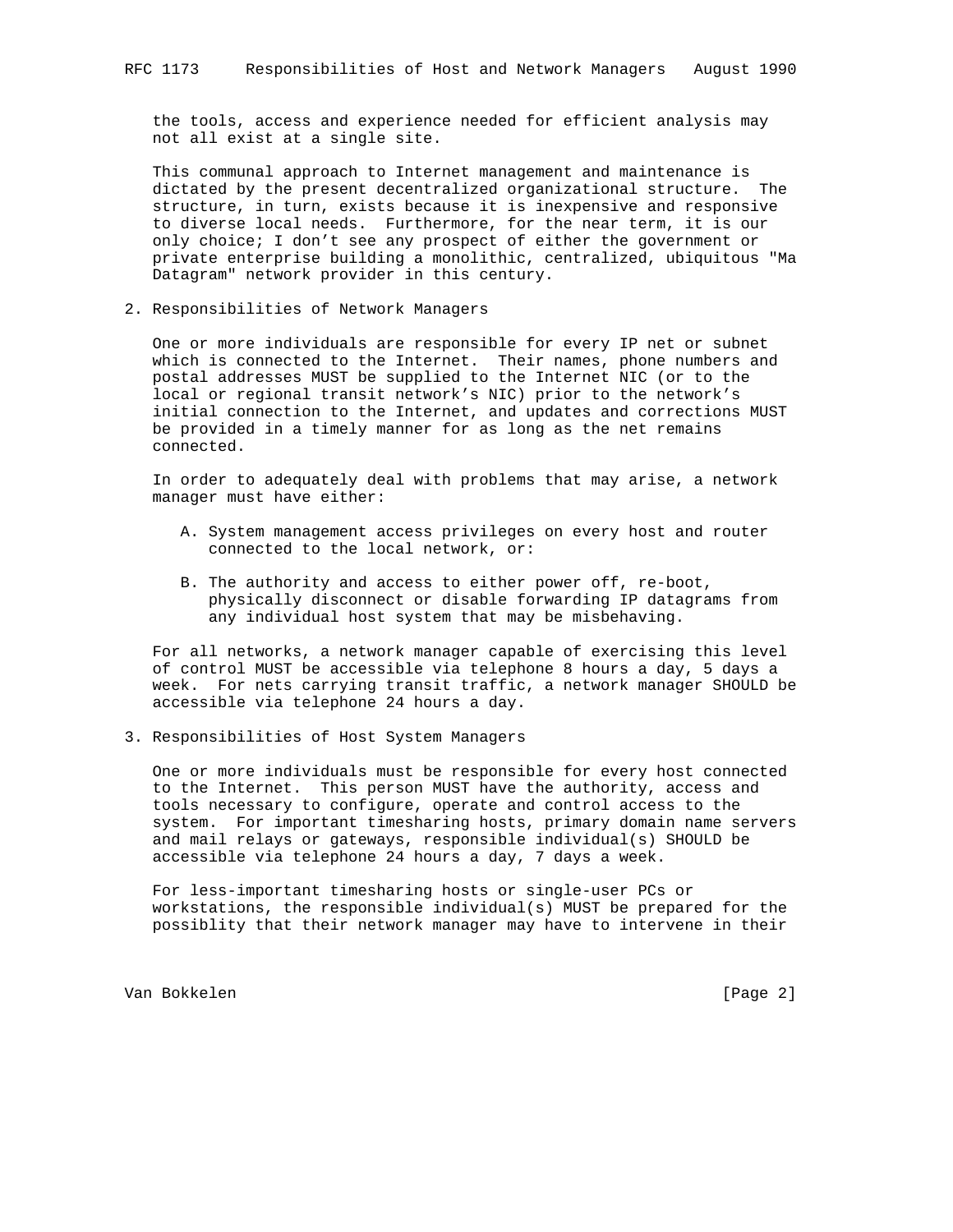absence, should the resolution of an Internet problem require it.

4. Postmaster@foo.bar.baz

 Every Internet host that handles mail beyond the local network MUST maintain a mailbox named "postmaster". In general, this should not simply forward mail elsewhere, but instead be read by a system maintainer logged in to the machine. This mailbox SHOULD be read at least 5 days a week, and arrangements MUST be made to handle incoming mail in the event of the absence of the normal maintainer.

 A machine's "postmaster" is the normal point of contact for problems related to mail delivery. Because most traffic on the long-haul segments of the Internet is in the form of mail messages, a local problem can have significant effects elsewhere in the Internet. Some problems may be system-wide, such as disk or file system full, or mailer or domain name server hung, crashed or confused. Others may be specific to a particular user or mailing list (incorrect aliasing or forwarding, quota exceeded, etc.).

 In either case, the maintainer of a remote machine will normally send mail about delivery problems to "postmaster". Also, "postmaster" is normally specified in the "reply-to:" field of automatically generated mail error messages (unable to deliver due to nonexistent user name, unable to forward, malformed header, etc.). If this mailbox isn't read in a timely manner, significant quantities of mail may be lost or returned to its senders.

5. Problems and Resolutions

 Advances in network management tools may eventually make it possible for a network maintainer to detect and address most problems before they affect users, but for the present, day-to-day users of networking services represent the front line. No responsible individual should allow their "dumb-question" filter to become too restrictive; reports of the form "I haven't gotten any mumblefrotz mail for a week... " or "I could get there this morning, but not now..." should always get timely attention.

 There are three basic classes of problems that may have network-wide scope: User-related, host-related and network-related.

- A. User-related problems can range from bouncing mail or uncivilized behaviour on mailing lists to more serious issues like violation of privacy, break-in attempts or vandalism.
- B. Host-related problems may include mis-configured software,

Van Bokkelen is a version of the set of the set of the set of the set of the set of the set of the set of the set of the set of the set of the set of the set of the set of the set of the set of the set of the set of the se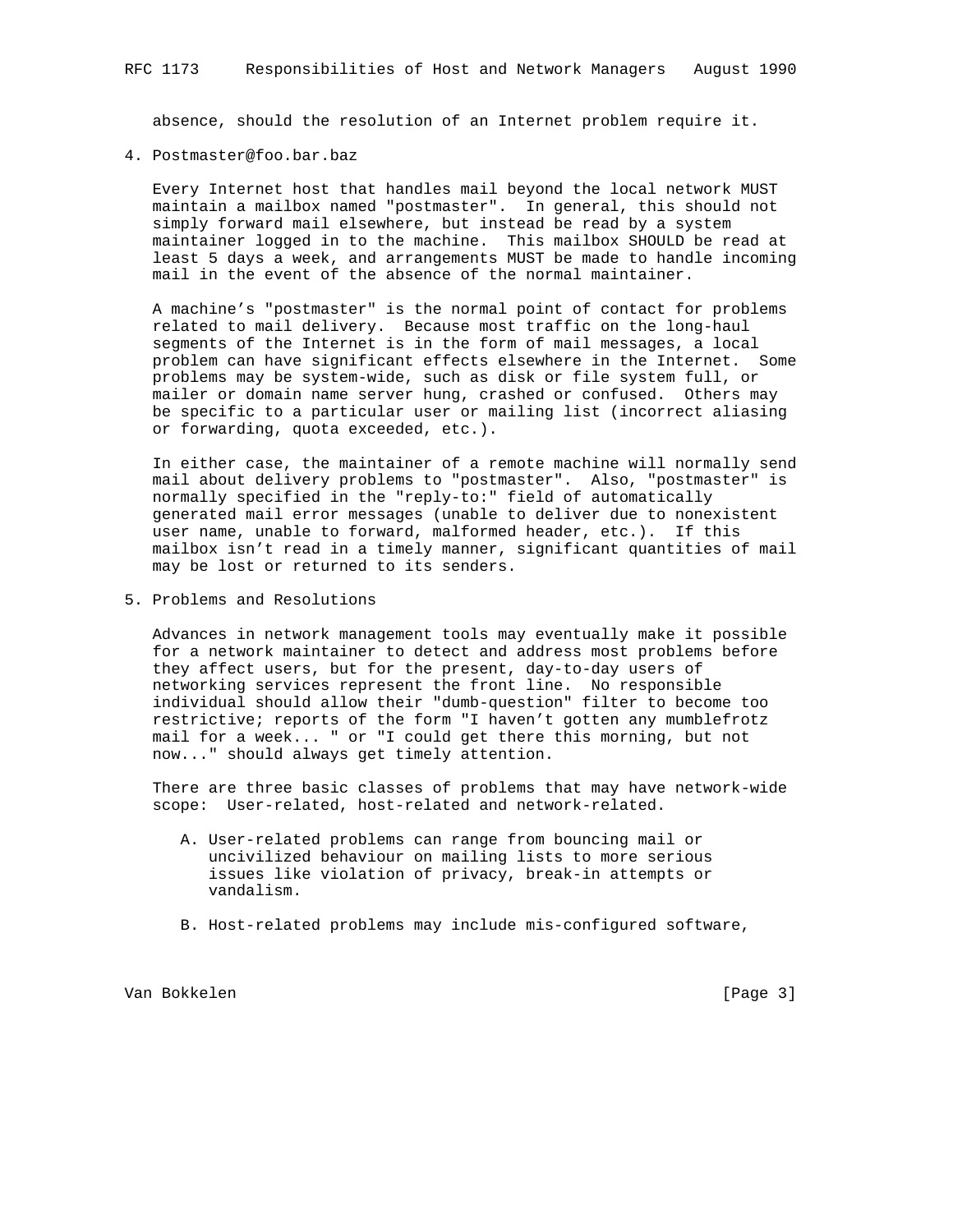obsolete or buggy software and security holes.

 C. Network-related problems are most frequently related to routing: incorrect connectivity advertisements, routing loops and black holes can all have major impacts. Mechanisms are usually in place for handling failure of routers or links, but problems short of outright failure can also have severe effects.

 Each class of problem has its own characteristics. User-related problems can usually be solved by education, but system managers should be aware of applicable federal and state law as well; Privacy violations or "cracking" attempts have always been grounds for pulling a user's account, but now they can also result in prosecution. Host-related problems are usually resolvable by re configuration or upgrading the software, but sometimes the manufacturer needs to be made aware of a bug, or jawboned into doing something about it; Bugs that can't be fixed may be serious enough to require partial or total denial of service to the offending system. Similar levels of escalation exist for network-related problems, with the solution of last resort being ostracism of the offending net.

6. The Illusion of Security

 Every host and network manager MUST be aware that the Internet as presently constituted is NOT secure. At the protocol level, much more effort has been put into interoperability, reliability and convenience than has been devoted to security, although this is changing. Recent events have made software developers and vendors more sensitive to security, in both configuration and the underlying implementation, but it remains to be demonstrated how much long-term effect this will have. Meanwhile, the existing system survives through the co-operation of all responsible individuals.

 Security is subjective; one site might view as idle curiosity what another would see as a hostile probe. Since ultimately the existence of the Internet depends on its usefulness to all members of the community, it is important for managers to be willing to accept and act on other sites' security issues, warning or denying access to offending users. The offended site, in turn, must be reasonable in its demands (someone who set off an alarm while idly seeing if the sendmail "DEBUG" hole was closed on a "sensitive" host probably should be warned, rather than prosecuted).

 Because Internet security issues may require that local management people either get in touch with any of their users, or deny an offending individual or group access to other sites, it is necessary that mechanisms exist to allow this. Accordingly, Internet sites

Van Bokkelen [Page 4]